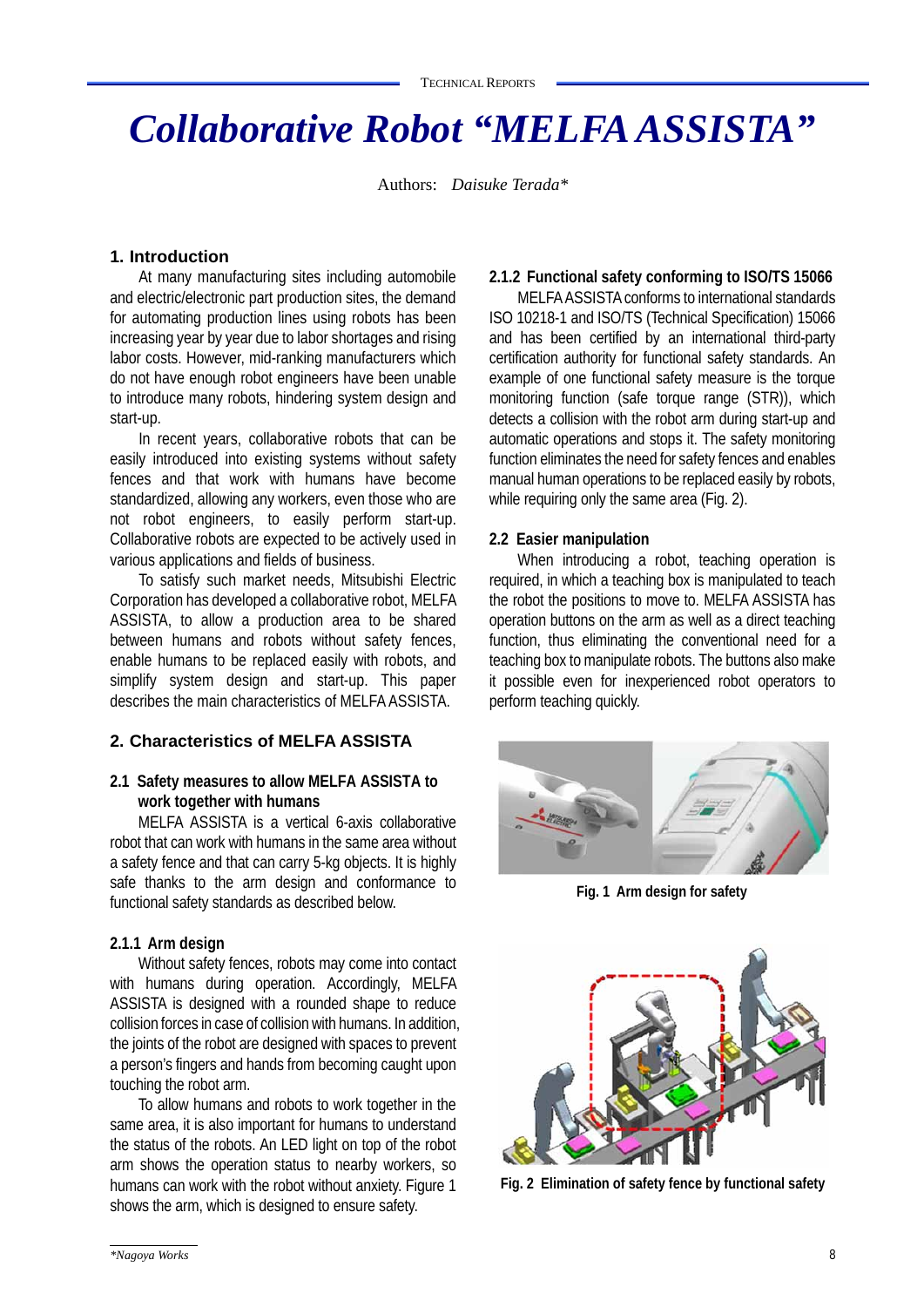#### **2.2.1 Operation buttons on the arm**

MELFA ASSISTA has operation buttons on the robot arm. These buttons can be used to start and stop program operation, eliminating the need for a teaching box and other external control devices. In addition, when creating a robot program, the buttons can be used for teaching, hand opening/closing, hand alignment (the arm end of a robot is made vertical or horizontal), and direct teaching. This allows a robot program to be created with fewer steps.

## **2.2.2 Direct teaching function**

The direct teaching function allows an operator to directly push and pull a robot arm to manipulate it and teach behavior. This function is essential to enable collaborative robots to be introduced easily without using a teaching box. MELFA ASSISTA is the first to employ this direct teaching function (Fig. 3). Collaborative robots of other manufacturers typically use torque sensor information to realize a direct teaching function. However, MELFA ASSISTA uses only servo control, not torque sensors, to realize this function. Therefore, no torque sensor needs to be installed in arms, and so wiring and piping can be routed inside arms as described in 2.4.1, and robots can be introduced more easily. The characteristics of the direct teaching function are described below.

## (1) Intuitive manipulation

Conventionally, a teaching box or other external control device is required to manipulate a robot. The MELFA ASSISTA robot, thanks to its direct teaching function, can be intuitively manipulated to a desired posture without using an external control device. This reduces the time required for teaching by half or less compared to existing models. In addition, the robot can be easily manipulated without connecting an external control device in various cases, such as when the arm end is directed upward to install a hand or when a robot arm is temporarily removed for maintenance of peripheral equipment.

#### (2) Three modes of operation

Vertical 6-axis robots offer great flexibility, and so to set them to a desired posture, it used to be necessary to operate an external control device while paying attention to the coordinate system. The direct teaching function on MELFA ASSISTA has three modes of operation as described below; operators can easily set the robot to a desired posture by switching the mode based on the purpose without considering the coordinate system (Fig. 4).

(i) Flexible joint mode

Each axis can be moved to any angle.

(ii) Translation mode

The arm end can be moved while maintaining the same orientation, and thus the hand can be moved in a constant posture.

(iii) Rotation mode

The arm end can be rotated and thereby the arm posture can be changed without moving the hand position.

(3) Safety

To prevent a worker from accidentally starting program operation from the outside when another worker is performing direct teaching, the operation authority can be held using the operation buttons on the arm. Thus, MELFA ASSISTA has a function that allows operators to perform direct teaching safely.

## **2.3 Easier programming**

With conventional industrial robots, to program a target behavior, technical knowledge of robots was required. Meanwhile, MELFA ASSISTA is intended for new users who have no such technical knowledge. Therefore, to allow anyone to use our robots easily, we have developed robot engineering software, RT VisualBox, for MELFA ASSISTA. The software performs robot behavior, such as look, take, and carry, through intuitive screen operations using visual programming, interactive initial setting, and vision setting, eliminating the need for technical knowledge of robots.



**Fig. 3 Direct teaching**



Flexible joint





Translation

Rotation

**Fig. 4 Three modes of operation**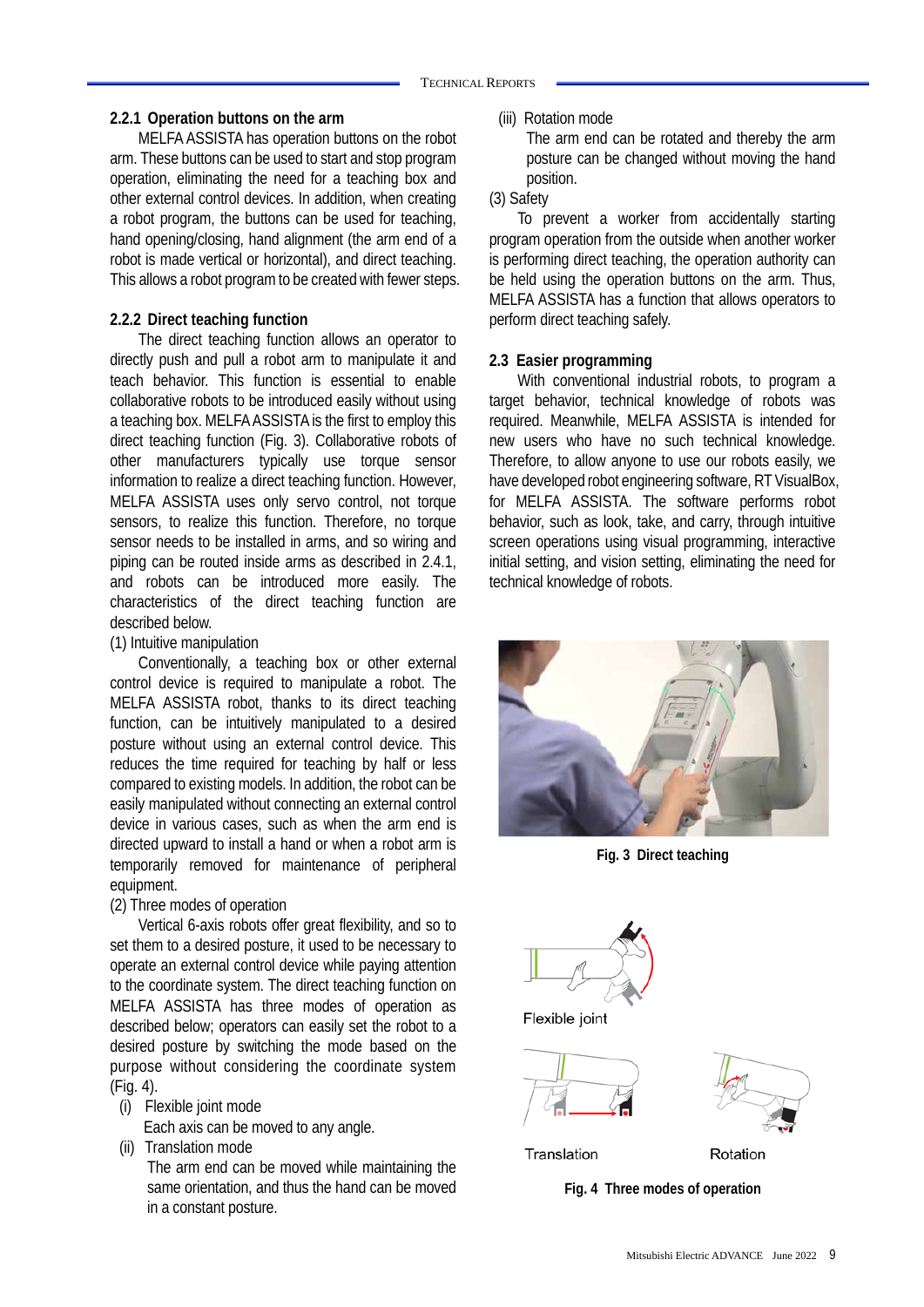#### **2.3.1 Visual programming**

A special programming language, MELFA BASIC, is used to program and operate our industrial robot MELFA FR Series.(1) This requires an understanding of the language specifications and special commands. To help users perform programming without acquiring technical knowledge, RT VisualBox provides command blocks for special commands. Programming involves two steps: selecting a block for target behavior from the block group, and placing it by drag-and-drop. These steps are repeated to create a program. In addition, a detailed setting screen is provided for each command block and a command can be specified in detail on this screen. Because the MELFA ASSISTA is for users who have not used robots before, only 10 command blocks for basic operation commands, such as move, hand open/close, signal output, and divergence, are provided, thus simplifying operation programming. Figure 5 shows a programming screen.



**Fig. 5 Programming screen**

## **2.3.2 Interactive easy setting**

To allow MELFA ASSISTA to work in the environment (e.g., installation orientation and installed hand) of each user, it is necessary to set parameters appropriately for the environment, and so a scheme is provided to assist such setting. When RT VisualBox is connected to MELFA ASSISTA for the first time, an interactive initialization screen is displayed; entering and setting values according to instructions completes the necessary setting (Fig. 6). For example, when a hand installed by the user is selected on the hand selection screen, the parameters for the hand specification are set automatically. This makes it easier to specify the various settings based on which the robot behaves.

In addition, work recognition and holding operation using a vision sensor can be made only by performing setting according to instructions displayed on the vision setting screen (Fig. 7). Conventionally, engineering software dedicated to vision sensors needed to be used for setting and programming, making it necessary to use and switch two types of software (robot engineering software and vision sensor engineering software) to make adjustments. When RT VisualBox is combined with our vision sensor MELSENSOR, RT VisualBox alone is enough for vision sensor recognition setting/adjustment and robot operation programming using the vision. This reduces the work hours for start-up.

For complicated programming and detailed setting, the existing robot engineering software RT ToolBox3 for the MELFA FR Series can also be used.



**Fig. 6 Initialization screen** 

#### **Hand selection**